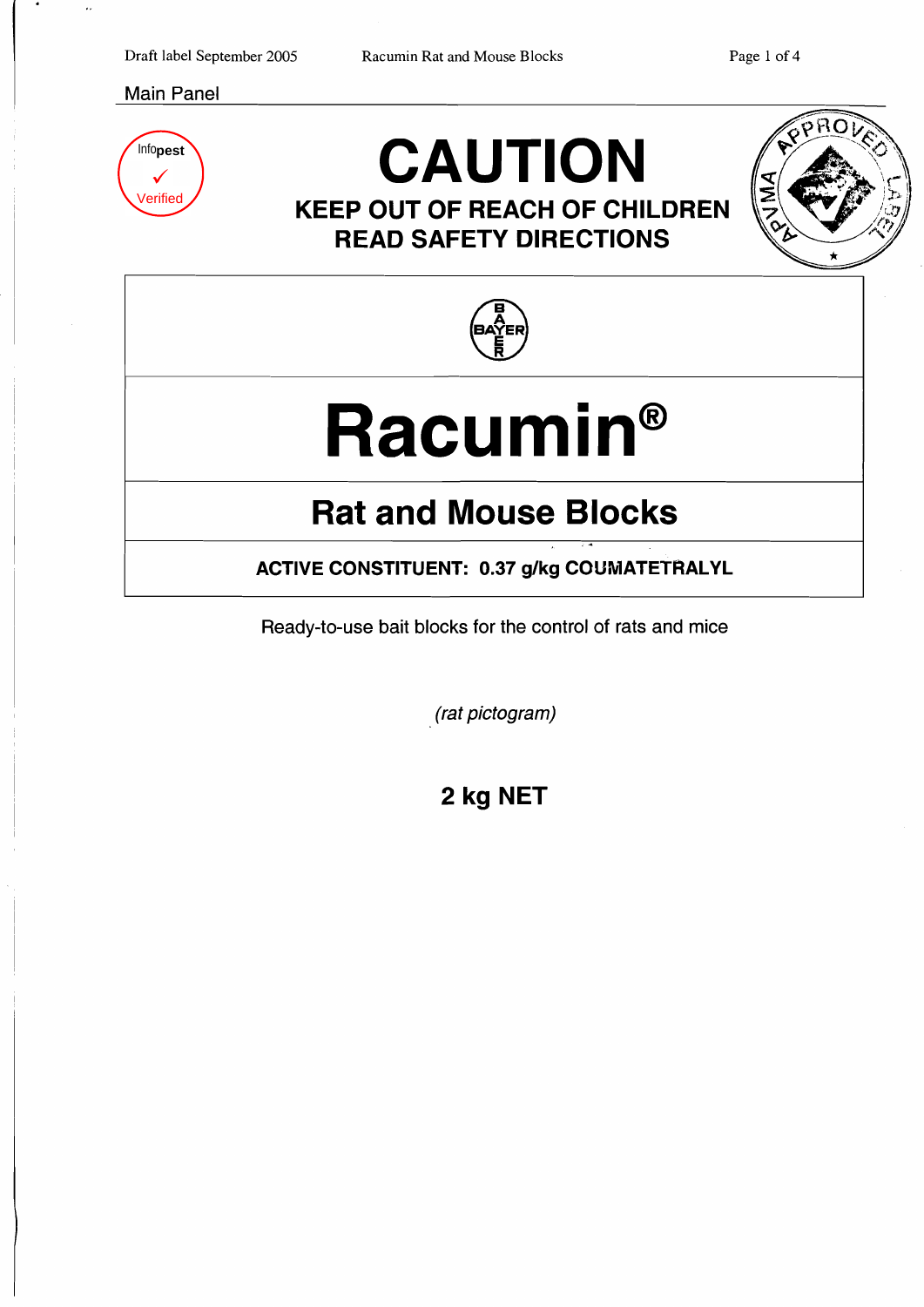#### DIRECTIONS FOR USE

Restraints

Do NOT place baits in open unless in bait stations.

Do NOT graze or feed livestock on treated areas whilst bait is present.

Do NOT place baits in any position accessible to children, livestock, or

| domestic pets.                                                                                                     |                            |                                                        |                                                                                                                                                                                                                                                                                                           |
|--------------------------------------------------------------------------------------------------------------------|----------------------------|--------------------------------------------------------|-----------------------------------------------------------------------------------------------------------------------------------------------------------------------------------------------------------------------------------------------------------------------------------------------------------|
| <b>SITUATION</b>                                                                                                   | <b>PEST</b>                | <b>RATE</b>                                            | <b>CRITICAL COMMENTS</b>                                                                                                                                                                                                                                                                                  |
| Domestic,<br>industrial, wharf<br>areas, around<br>farm buildings,<br>dairies, meatworks<br>(non-product<br>areas) | <b>Mice</b><br>and<br>Rats | $30 - 60$ g<br>(1 to 2)<br>blocks)<br>per bait<br>site | Place blocks in areas of known rodent<br>activity. Do not exceed 3m between baits for<br>mice, or 9m for rats. Follow the Baiting<br><b>Strategies</b> for non-crop situations detailed<br>below.                                                                                                         |
| Field crops as<br>below:                                                                                           | Rats                       | 60 g (2)<br>blocks<br>per bait<br>station)             | Bait must be placed in bait stations as<br>described in Preparation of Bait Stations<br>below. Baiting must be used as part of a<br>comprehensive rodent control program. Clear<br>gullies, weeds and scrub. Keep headlands<br>well slashed or bare to discourage rats and to<br>expose them to predators |
| Sugar cane                                                                                                         |                            |                                                        | Practise in-crop grass and weed control.<br>Obtain rat population monitoring data from<br>district organisations and bait according to<br>local recommendations. Strategic baiting is<br>best carried out in December and January.                                                                        |
| <b>Macadamias</b>                                                                                                  |                            |                                                        | If not possible to clear orchard boundaries,<br>rehabilitate to rain forest. Monitor rodent<br>damage levels prior to baiting. Concentrate<br>baiting in the outer 3 rows of crop closest to<br>scrubby habitats and when nuts are available.                                                             |
| Pineapples                                                                                                         |                            |                                                        | Place bait stations at 9 metre intervals, 1<br>metre inside the block on all sides where rats<br>are entering the block. Bait should be added<br>to bait stations when fruit begins to form and<br>bait replenished until after harvest.                                                                  |

NOT TO BE USED FOR ANY PURPOSE, OR IN ANY MANNER, CONTRARY TO THIS LABEL UNLESS AUTHORISED UNDER APPROPRIATE LEGISLATION.

WITHHOLDING PERIOD NOT REQUIRED WHEN USED AS DIRECTED.

THE USE OF THIS PRODUCT FOR THE CONTROL OF PROTECTED NATIVE RODENTS REQUIRES PERMISSION FROM WILDLIFE AUTHORITIES.

GENERAL INSTRUCTIONS: Do not apply directly on or near exposed food or food utensils, food preparation areas, livestock feed or water, food storage areas, or onto packaging materials or in areas where such packaging is stored. Do not feed the bait to wild or domestic birds.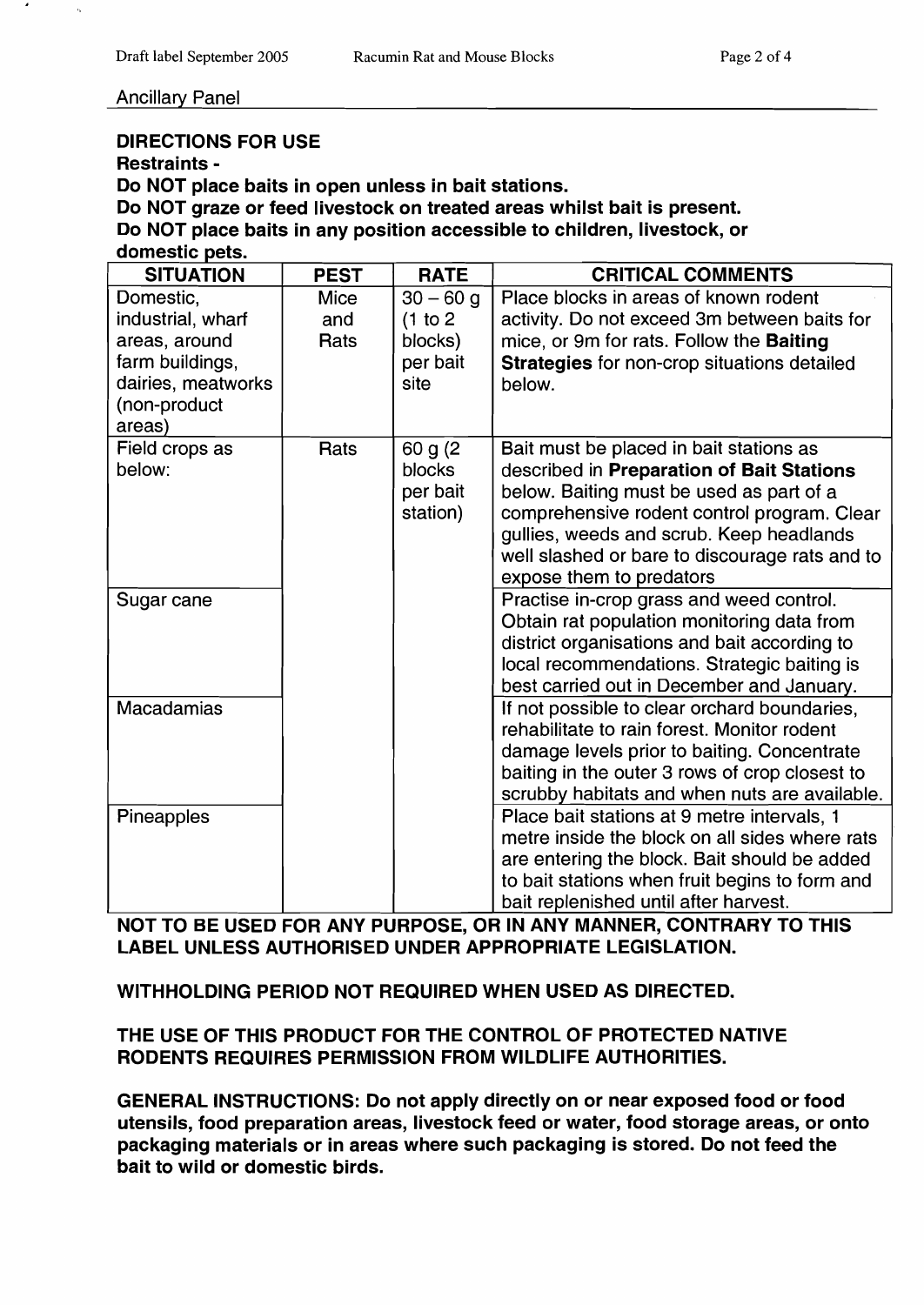### Baiting Strategies

All situations. Eliminate, as far as practicable, all alternative food sources. If baits are eaten quickly, increase the number of baits. Baiting for at least 2 weeks is necessary to reduce mouse or rat numbers but continue observation and bait replenishment until no more baits are taken. Remove and destroy untaken bait at the conclusion of the rodent control program.

Non-crop situations. Bait infested areas. Place baits under cover. Inspect baits daily and replace eaten baits. If necessary, cover baits so that only rats and mice have access to them. Caution is required in use of this product in and near piggeries. Do NOT allow to contaminate pig and poultry food.

In crop situations. Baiting in crop situations should be as part of a comprehensive rodent control strategy. This includes encouragement of natural predators (eg. Owls), annual field clean-up, weed control, clearance of adjacent scrubland and strategically timed baiting. Obtain and practice crop management and rodent control strategies recommended by the appropriate local advisory bodies.

Locate bait stations around crop perimeters (particularly between the crop and grassy or bush habitats), near obvious rat runs, and/or close to known rat hiding spots such as stumps, rocks, logs or burrows. Bait stations must be put down several days before the start of the control program to give rats time to become acquainted with the station. During the first week offer free feed to attract the rats. The bait material must be placed placed in a bait station where it is not in direct contact with the ground and is not accessible to birds and other wildlife. Bait should be checked and replenished every 3 days until no more baits are taken.

#### Preparation of Bait Stations.

All bait stations must retain bait so that it does not spill onto the ground, and stations must cover the bait to prevent access by birds. Any of the following three methods may be used in the construction of bait stations. Baits must not come into contact with the ground or water.

1. Use a car tyre with a sheet of corrugated iron covering the top and wired to the tyre on each side. Wire the corrugated iron through a ridge to ensure that rain water cannot enter and wet the bait. Place the bait in the bottom of the tyre and lay the tyre flat with the iron on top. Fix the tyre to the ground with wire and pegs.

2. Use a length of PVC plumbing pipe with a screw topped "T"-piece in the centre. Anchor the pipe to the ground at both ends and insert bait through the screw-topped "T"-piece. Replace cover after adding bait.

3. Place bait in a dish. Cut a hole in the centre of the lid of a 4 litre ice-cream container just sufficient in size to accept the body of the dish. Cut a hole in two sides of the icecream container to allow rodent access to the bait. Place the dish in a depression in the ground so that the ground is separated from the lip of the dish by the ice-cream container lid. Cover this with the up-turned container and fasten to the ground with wire and pegs.

PRECAUTION: Should not be used in areas accessible to children.